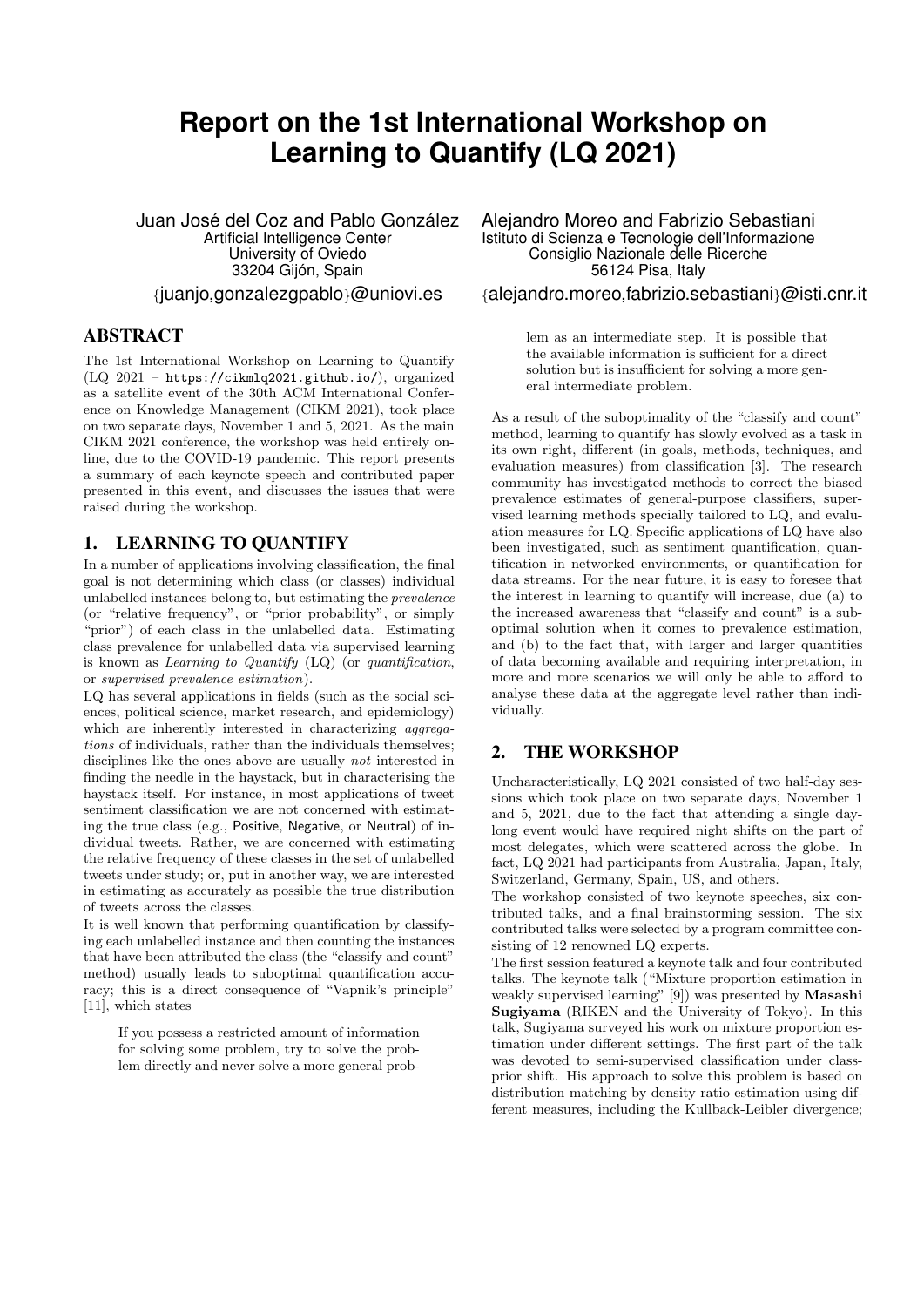interestingly, these distances can be minimised without estimating any density. The second part of Sugiyama's talk was on positive-unlabelled classification. The problem of this setting is that class prior is not identifiable in general. His first solution is based on the idea that class prior estimation can be computed by non-traditional classification, because it can be interpreted as partial distribution matching with Pearson divergence. In the most common case, when classes overlap, partial matching generally overestimates the true class prior. One solution to overcome this issue is to assume that there exists at least an anchor point, which allows deriving a nice and simple method; however, the anchor point assumption can be too strong in practical cases. Sugiyama described alternative approaches such as partial matching with penalized loss functions and regrouping.

Sugiyama's keynote was followed by four contributed presentations. In the first one [8], Tetsuya Sakai compared measures for evaluating ordinal LQ systems, i.e., systems that operate on a totally ordered set of  $n > 2$  classes. In particular, he compared Normalised Match Distance (NMD – a normalised version of a particular case of the Earth Mover's Distance) with Root Normalised Order-aware Divergence (RNOD) in terms of their ability to provide stable system rankings regardless of the test set being used ("system ranking consistency"), and of their ability to differentiate, in a statistically significant way, among different systems under the same experimental conditions. Sakai's analysis concludes that both measures have their pros and cons, and that they should thus be used in parallel when evaluating ordinal LQ systems.

Dirk Tasche ("Minimising quantifier variance under prior probability shift" [10]) revisited the binary quantification problem by analysing theoretically the asymptotic variance of the maximum likelihood (ML) estimator. He found that this asymptotic variance is closely related to the Brier score for the regression of the class label against the input features under the test set distribution. This finding opens the door to methods based on learning base classifiers that minimize both the Brier score on the training data and the Brier score on the test data in order to reduce the variance of the ML estimator of the prevalence values on the test data. Due to the statistical consistency of ML estimators, by reducing the variance of the estimator its mean squared error is minimized too.

Gustavo Batista presented "The Risks of Using Classification Datasets in Quantification Assessment" [5], a joint work with Waqar Hassan and André Maletzke, in which a critical reassessment of the current protocols for evaluating the performance of quantification methods, i.e., the naturalprevalence protocol (NPP) and the artificial-prevalence protocol (APP), is carried out. In their paper, the shortcomings and potential risks that the adoption of the APP might bring for the performance assessment of quantification systems is highlighted, putting special emphasis on the fact that knowing in advance the expected value of the target prevalence values that the APP generates (e.g.,  $\mathbb{E}[p] = 0.5$  for the positive class in binary quantification) might be "maliciously" exploited by some methods in evaluation campaigns. The authors also propose that a trivial baseline that always returns  $\mathbb{E}[p]$  should be adopted in comparative evaluations, and recommends the adoption of "radar charts" as a tool for visualizing and comparing results.

Finally, Pablo González presented his joint work with

Juan José del Coz [4] which describes a deep neural network architecture for quantification, called HistNet, and based on differentiable histogram representations of the samples. HistNet has the ability to work without labels if only sample prevalences are available, but can also exploit label information through an extra (and optional) network connection. HistNet is applicable to many types of problems only by changing the feature extraction layer, and was tested on two public datasets, one from computer vision and the other from sentiment analysis. The authors present promising results for the two of them, in both the binary and the multiclass settings.

The second session consisted of two contributed talks, a keynote speech, and a final brainstorming session. While the four contributed talks of the first session had a "vertical" nature, the two contributed talks of the second session were of a "horizontal" type. In the first such talk, Alejandro Moreo presented (joint work with Andrea Esuli and Fabrizio Sebastiani) QuaPy (https://github.com/HLT-ISTI/QuaPy), an open-source Python-based software library for LQ. QuaPy (which was also the object of a presentation in the main CIKM 2021 conference – see [7]) provides implementations of both baseline and advanced LQ methods, of routines for LQoriented model selection, of several broadly accepted evaluation measures, and of robust evaluation protocols routinely used in the field. QuaPy also makes available datasets commonly used for testing quantifiers, and offers visualization tools for facilitating the analysis and interpretation of the results. The software is open-source and publicly available under a BSD-3 licence via GitHub, and can be installed via pip.

In the talk that followed, Fabrizio Sebastiani presented LeQua 2022 (https://lequa2022.github.io/), an upcoming shared task (jointly organized with Andrea Esuli and Alejandro Moreo) devoted to the evaluation of LQ systems [2]. LeQua 2022, an initiative held under the umbrella of the CLEF 2022 conference (https://clef2022.clef-initiative. eu/), is the first shared task ever whose main focus is quantification, and aims at pulling together the various subcommunities (from statistics, information retrieval, data mining, machine learning, etc.) that work on this task by providing a common, TREC-style evaluation framework. LeQua will provide subtasks for both binary quantification and multiclass quantification, and will cater both (by providing documents in vector form) for participants that are not interested/competent in generating vectorial representations of text, and (by providing documents in raw form) for participants wishing to engage in the optimization of end-to-end systems.

These two talks were followed by a keynote speech titled "An Improved Method of Automated Nonparametric Content Analysis for Social Science" [6] in which Connor Jerzak discussed (joint work with Gary King and Anton Strezhnev) an improved version of the well-known ReadMe system developed by Gary King and his then-colleagues more than 10 years ago. The original ReadMe system allows for direct estimation of class prevalence values without resorting to classification (i.e., it squarely belongs to the non-aggregative group of quantification algorithms), and was originally developed in order to work with textual data (verbal autopsies) converted into a bag-of-words format. The improvements carried out in this revised version of ReadMe focus on devising more robust means for representing text; in particular,